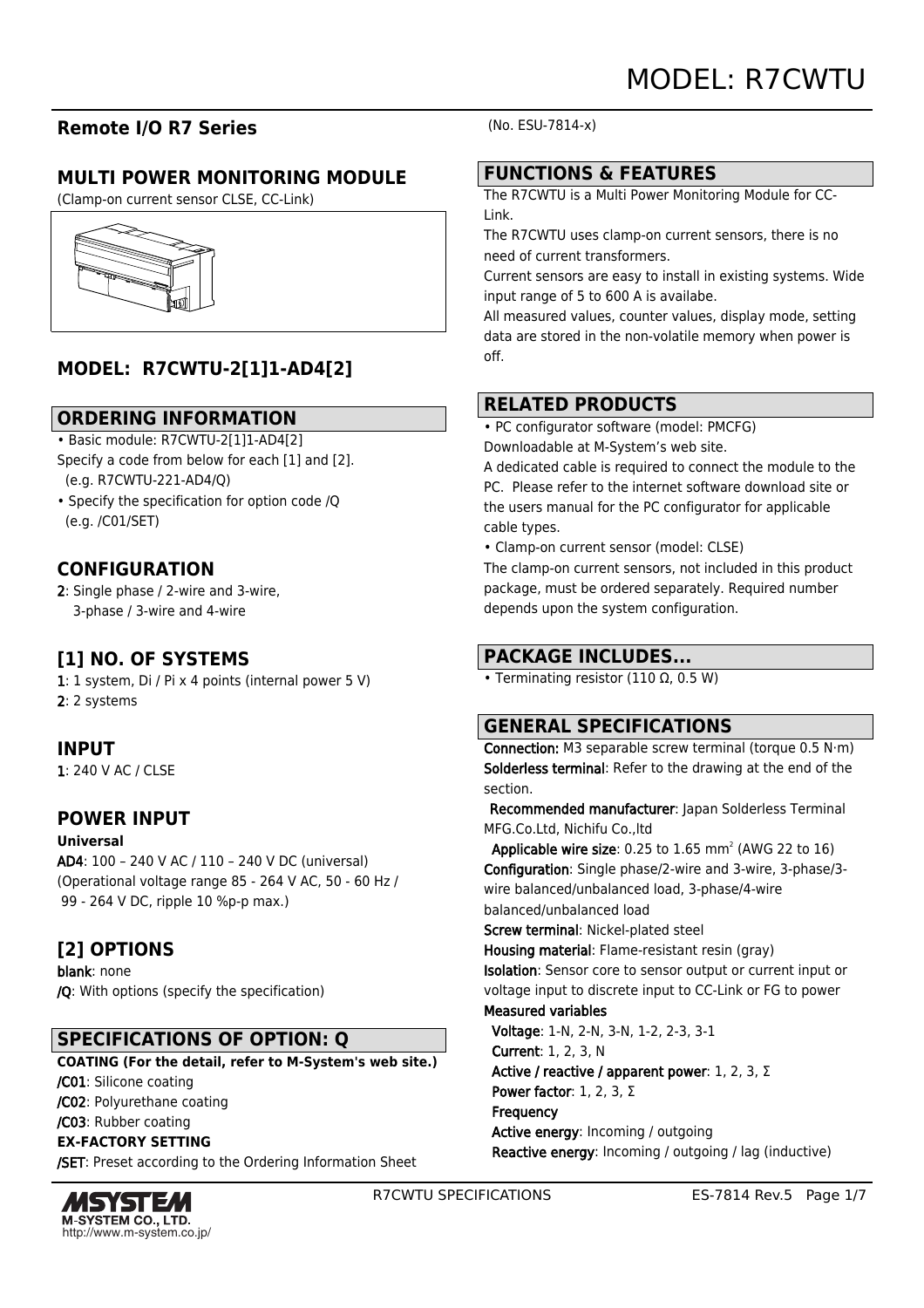#### /lead (capacitive)

#### Apparent energy

### Active / reactive / apparent power intervals (demand)

 Average (demand) current: 1, 2, 3, N Harmonic contents: Σ

 Voltage: 1-N, 2-N, 3-N, 1-2, 2-3, 3-1 Current: 1, 2, 3, N

Max. and min. values

#### Demand history: 1 to 4

Operating mode setting: Configurator software and DIP switch setting; connection, balanced/unbalanced, clamp-on sensor type (refer to the manual for details)

#### Status indicator LED: PWR

#### **■Recommended solderless terminal size - M3**



### **CC-Link COMMUNICATION**

CC-LinkVer.1.10 Connector: M3 screw terminal Network cable: CC-Link cable designated by Mitsubishi Electric Station number: 1 - 64 (rotary switch, default:00) Station Type: Remote device Data allocation: 1 Baud rate setting: 156 kbps (default), 625 kbps, 2.5 Mbps, 5 Mbps, 10 Mbps (rotary switch) Status indicator LEDs: RUN, ERR, SD, RD

## **INPUT SPECIFICATIONS**

Frequency: 50 / 60 Hz (45 – 65 Hz)

### • Voltage Input

Rated voltage Line-to-line (delta voltage): 240 V Line-neutral (phase voltage): 138 V

**Consumption VA**: ≤ Uιη<sup>2</sup> / 300 kΩ / phase

Overload capacity: 200 % of rating for 10 sec., 120 % continuous

Selectable primary voltage range: 50 – 400 000 V • Current Input CLSE-R5: 0 – 5 A AC CLSE-05: 0 – 50 A AC CLSE-10: 0 – 100 A AC CLSE-20: 0 – 200 A AC CLSE-40: 0 – 400 A AC CLSE-60: 0 – 600 A AC Overload capacity: 120 % continous, 500 % for 10 sec.

(Note: Use for the circuit not exceed 480 V)



Selectable primary current range: 1 – 20 000 A (only with CLSE-R5, refer to the configurator settings) Operational range Current: 0 – 120 % of the rating Voltage: 10 – 120 % of the rating Apparent power:  $\leq 120$  % of the rating Active/reactive power: ±120 % of the rating Frequency: 45 – 65 Hz Power factor:  $\pm 1$ ■ Discrete input Common: Negative common Maximum frequency: 10 Hz Minimum pulse width: 50 msec. Totalized pulse range: 0 - 999 999 999 Count at overflow: Reset and restart at '1.' Detecting voltage/current: 5 V DC / 5 mA approx. Detecting levels:  $\leq$  5 kΩ /  $\leq$  2 V for ON;  $\geq 100$  kΩ / 4 V for OFF Operation mode: Discrete and pulse counter

### **INSTALLATION**

Power consumption  $\cdot$ AC:  $<$  8 VA  $\cdot$  DC:  $<$  3 W **Operating temperature:** -10 to  $+55^{\circ}$ C (14 to 131 $^{\circ}$ F) **Storage temperature: -20 to +65 °C (-4 to +149 °F)** Operating humidity: 30 to 90 %RH (non-condensing) Atmosphere: No corrosive gas or heavy dust Mounting: DIN rail

Weight: 210 g (0.46 lb)

## **PERFORMANCE**

Accuracy (at 10 - 35°C or 50 - 35°F, 45 – 65 Hz) Add the accuracy of the current sensor for overall values. **Voltage:**  $\pm 0.5$  % of the rating **Current:**  $\pm 0.5$  % of the rating **Power:**  $\pm 1.0$  % of the rating Power factor: ±1.5 % **Frequency:**  $\pm 0.1$  % of the rating **Energy:**  $\pm 2.0$  % of the rating (range  $5 - 100$  %, PF 1) Harmonic contents:  $\pm 2.0$  % of the rating The described accuracy levels are ensured at the input 1 % or more for phase 2 current with 3-phase/3-wire unbalanced load, for neutral current with 3-phase/4-wire unbalanced load, and neutral current with 1-phase/3-wire. Data update period: Frequency:  $\leq 1$  sec. Other:  $\leq 500$  msec. Insulation resistance: ≥ 100 MΩ with 500 V DC Dielectric strength: 2000 V AC @ 1 minute (current input or voltage input or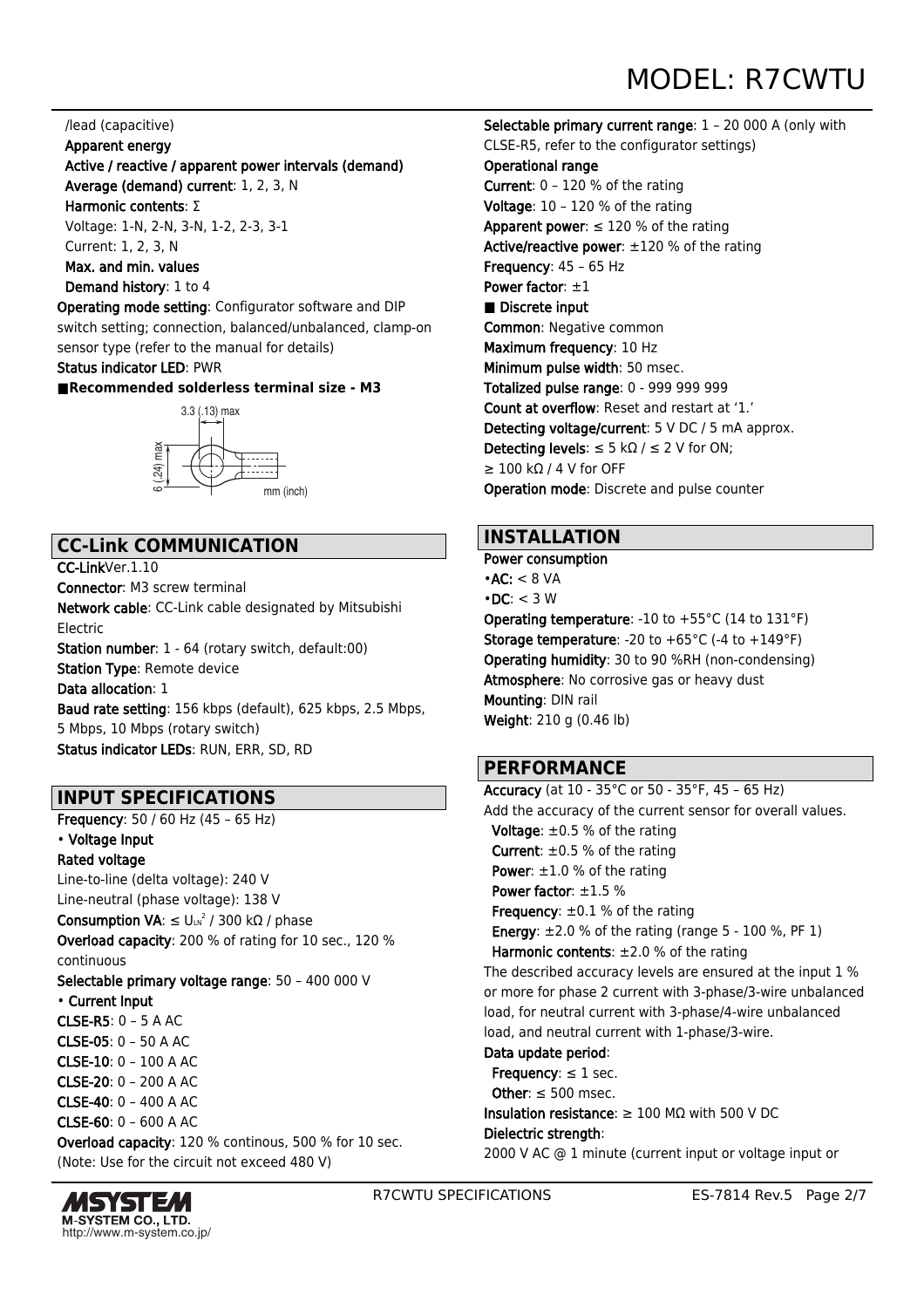discrete input to CC-Link or FG to input power) 1000 V AC @ 1 minute (current input or voltage input to discrete input)

### **EXTERNAL VIEW**



## **TERMINAL CONNECTIONS**



Grounding is unnecessary for low-voltage circuit.

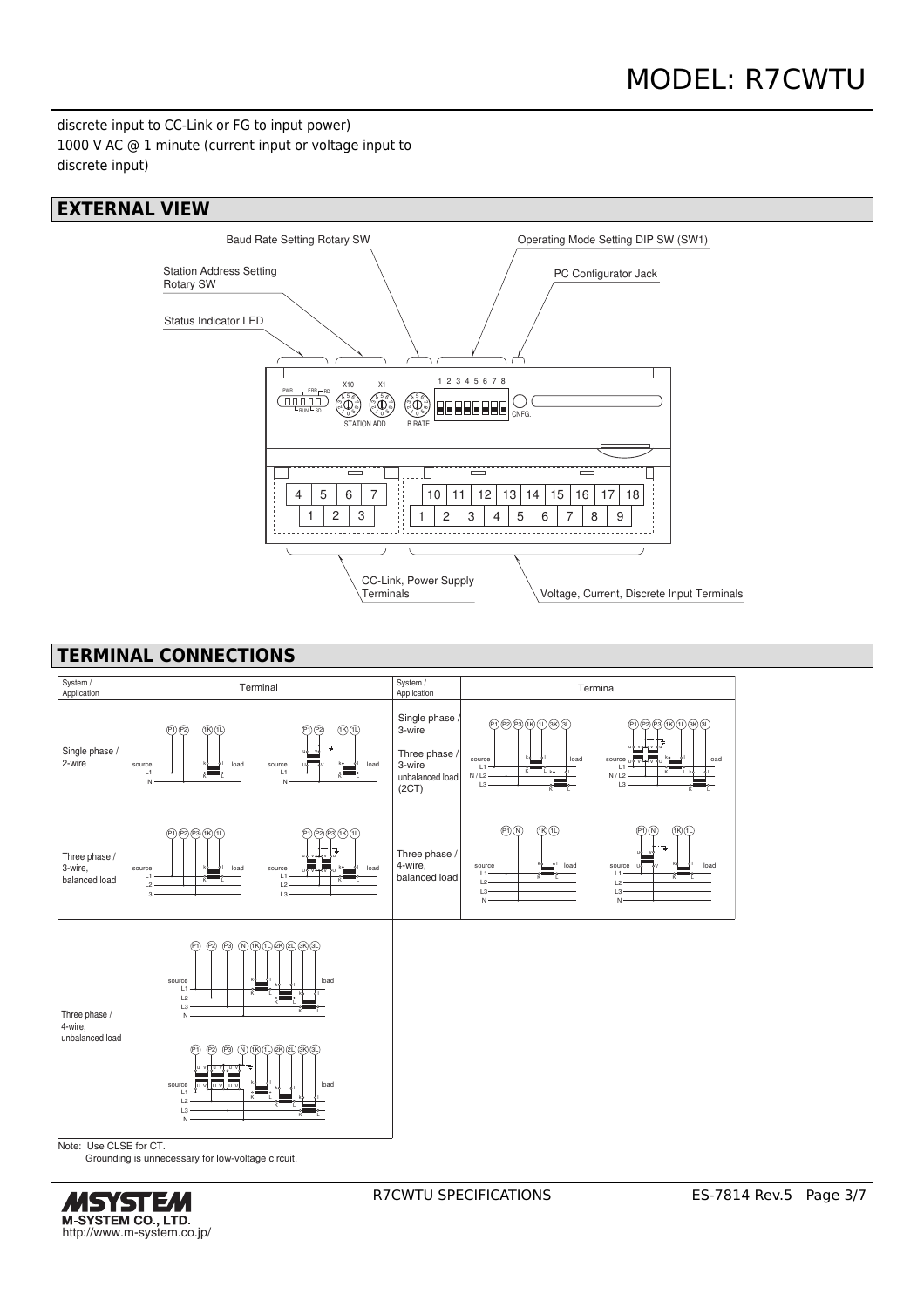### **CONNECTION DIAGRAMS**

■ **POWER SUPPLY, CC-Link TERMINAL ASSIGNMENT** 

|       |         |                 | 5<br>DG |             | 6      | $(+)$   |  |  |                   |
|-------|---------|-----------------|---------|-------------|--------|---------|--|--|-------------------|
|       |         | DB              |         | $I_{SLD}^2$ |        | 3<br>FG |  |  |                   |
|       | $1.$ DB |                 |         |             | White  |         |  |  |                   |
|       |         | 2. SLD          |         |             | Shield |         |  |  |                   |
| 3. FG |         |                 | FG      |             |        |         |  |  |                   |
|       | 4. DA   |                 |         |             | Blue   |         |  |  |                   |
|       | 5. DG   |                 |         |             |        | Yellow  |  |  | Power input $(+)$ |
|       |         | 6. $U (+)$<br>. |         |             |        |         |  |  |                   |

7. V (–) Power input (–)

#### ■ **MASTER CONNECTION**



Note: Be sure to turn ON the terminating resistor located at both ends of the modules. Crosswire between terminals DA – DB. Master unit is connectable at both ends and at other points.

### **TERMINAL ASSIGNMENTS**

#### • **1 Circuit, 4 point discrete**

| P <sub>3</sub> |  | 112 |  | 13 1ch 14 1ch 15 1ch 16 |  |  |  | $NC$   $NC$   $1K$   $2K$   $3K$   $D11+$ $ D13+$   $COM$ |  |
|----------------|--|-----|--|-------------------------|--|--|--|-----------------------------------------------------------|--|
|                |  |     |  | 1ch 5 1ch 6 1ch 7       |  |  |  | $11$ 2L $3$ DI2+ DI4+ COM                                 |  |

| <b>PIN</b><br>No. | ID                | <b>FUNCTION</b>       | PIN<br>No. | ID                 | <b>FUNCTION</b>       | PIN<br>No.     |
|-------------------|-------------------|-----------------------|------------|--------------------|-----------------------|----------------|
| 1                 | P <sub>1</sub>    | Voltage Input P1      | 10         | P <sub>3</sub>     | Voltage Input P3      | 1              |
| 2                 | P <sub>2</sub>    | Voltage Input P2      | 11         | NC.                | Unused                | $\overline{2}$ |
| 3                 | N                 | Voltage Input N       | 12         | <b>NC</b>          | Unused                | 3              |
| $\overline{4}$    | 1ch 1L            | 1ch current input 1L  | 13         | 1 $ch$ 1 $K$       | 1ch current input 1K  | $\overline{4}$ |
| 5                 | 1ch <sub>2L</sub> | 1ch current input 2L  | 14         | 1 <sub>ch</sub> 2K | 1ch current input 2K  | 5              |
| 6                 | 1ch 3L            | 1ch current input 3L  | 15         | 1ch 3K             | 1ch current input 3K  | 6              |
| 7                 | $DI2 +$           | Discrete input 2      | 16         | $DI1 +$            | Discrete input 1      | $\overline{7}$ |
| 8                 | $DI4 +$           | Discrete input 4      | 17         | $DI3 +$            | Discrete input 3      | 8              |
| 9                 | <b>COM</b>        | Discrete input common | 18         | <b>COM</b>         | Discrete input common | 9              |

#### **• 2 Circuits**

|  |  |  |  |                                       |    | 13 1ch 14 1ch 15 1ch 16 2ch 17 2ch 18 2ch |  |  |  |  |
|--|--|--|--|---------------------------------------|----|-------------------------------------------|--|--|--|--|
|  |  |  |  | NC 1 1K 2K 3K 1 1K 2K 1 3K            |    |                                           |  |  |  |  |
|  |  |  |  | 14 1ch15 1ch16 1ch17 2ch18 2ch19 2ch1 |    |                                           |  |  |  |  |
|  |  |  |  |                                       | 21 | -3L                                       |  |  |  |  |

| PIN<br>No.     | ID                | <b>FUNCTION</b>      | PIN<br>No.        | ID                | <b>FUNCTION</b>             |
|----------------|-------------------|----------------------|-------------------|-------------------|-----------------------------|
| 1              | P1                | Voltage Input P1     | 10                | P <sub>3</sub>    | Voltage Input P3            |
| 2              | P <sub>2</sub>    | Voltage Input P2     | 11                | NC.               | Unused                      |
| 3              | N                 | Voltage Input N      | $12 \overline{ }$ | NC.               | Unused                      |
| $\overline{4}$ | 1ch 1L            | 1ch current input 1L | 13                | 1ch 1K            | 1ch current input 1K        |
| 5              | 1ch <sub>2L</sub> | 1ch current input 2L | 14                | 1ch <sub>2K</sub> | 1ch current input 2K        |
| 6              | 1ch 3L            | 1ch current input 3L | 15                | 1ch 3K            | 1ch current input 3K        |
| 7              | 2ch 1L            | 2ch current input 1L | 16                | 2ch 1K            | 2ch current input 1K        |
| 8              | 2ch 2L            | 2ch current input 2L | 17                | 2ch 2K            | 2ch current input 2K        |
| 9              | 2ch 3L            | 2ch current input 3L | 18                |                   | 2ch 3K 2ch current input 3K |

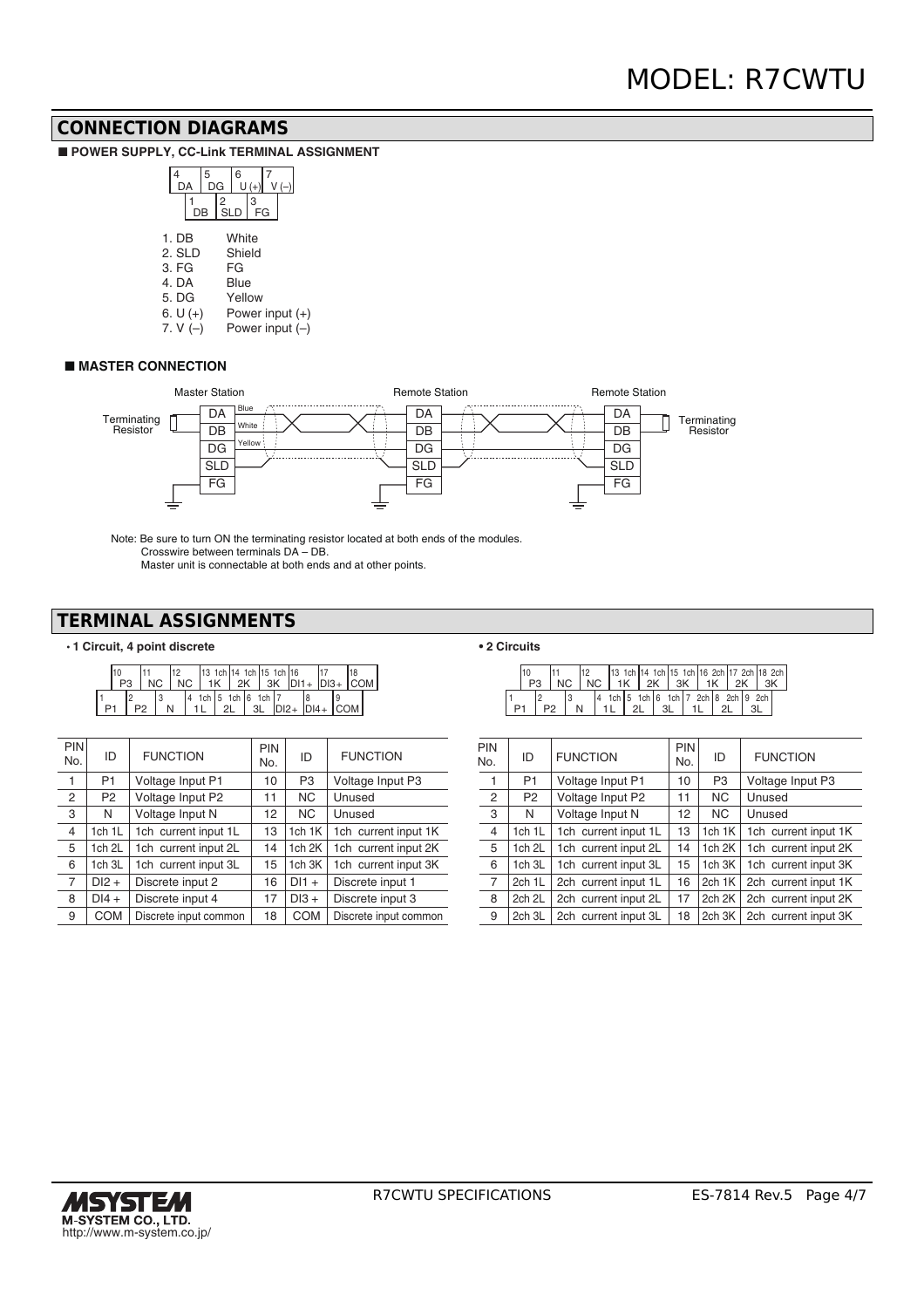# MODEL: R7CWTU

### **EXTERNAL DIMENSIONS & TERMINAL ASSIGNMENTS unit: mm (inch)**



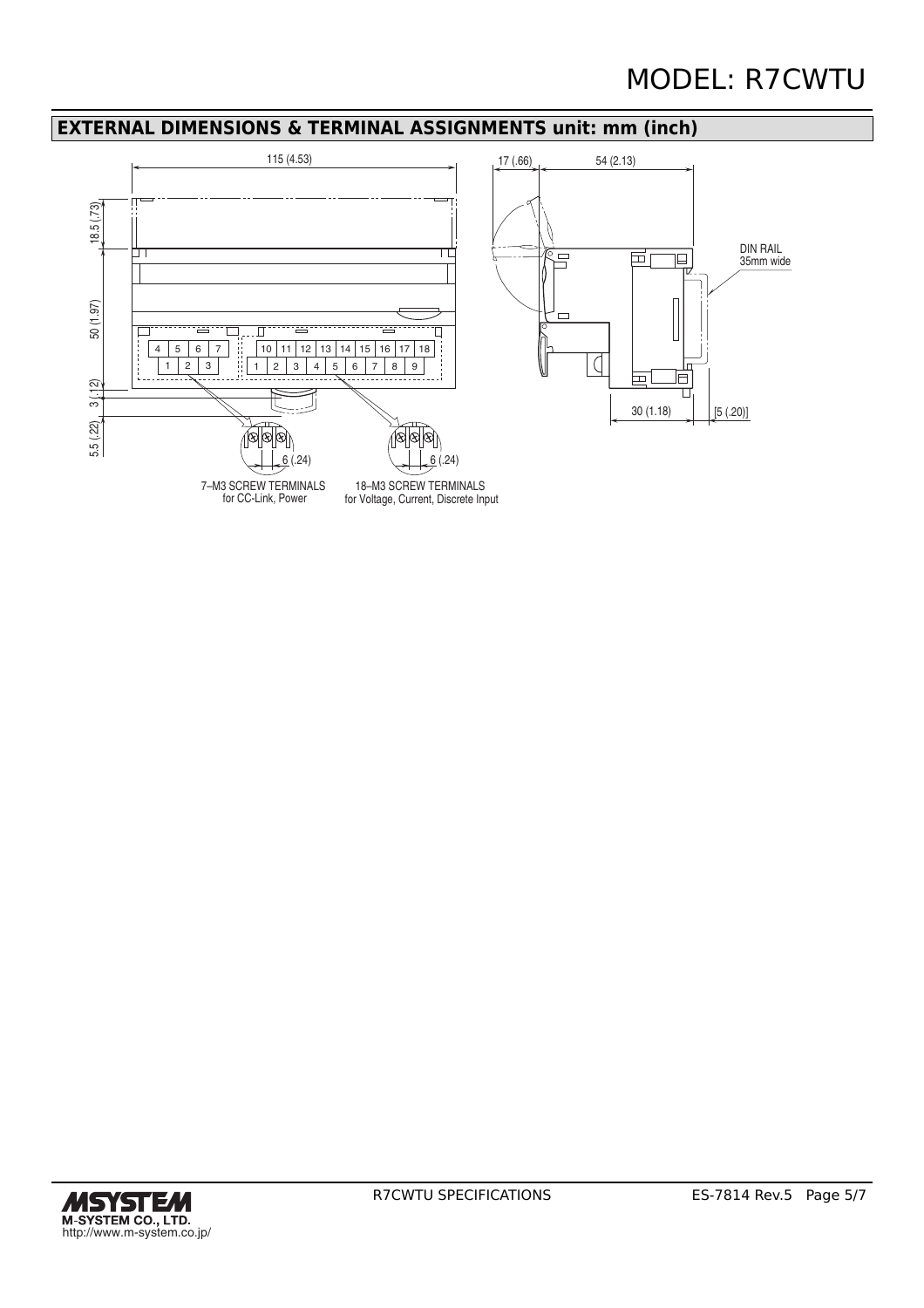### **SCHEMATIC CIRCUITRY & CONNECTION DIAGRAM**

**• 1 Circuit, 4-point Discrete Input**